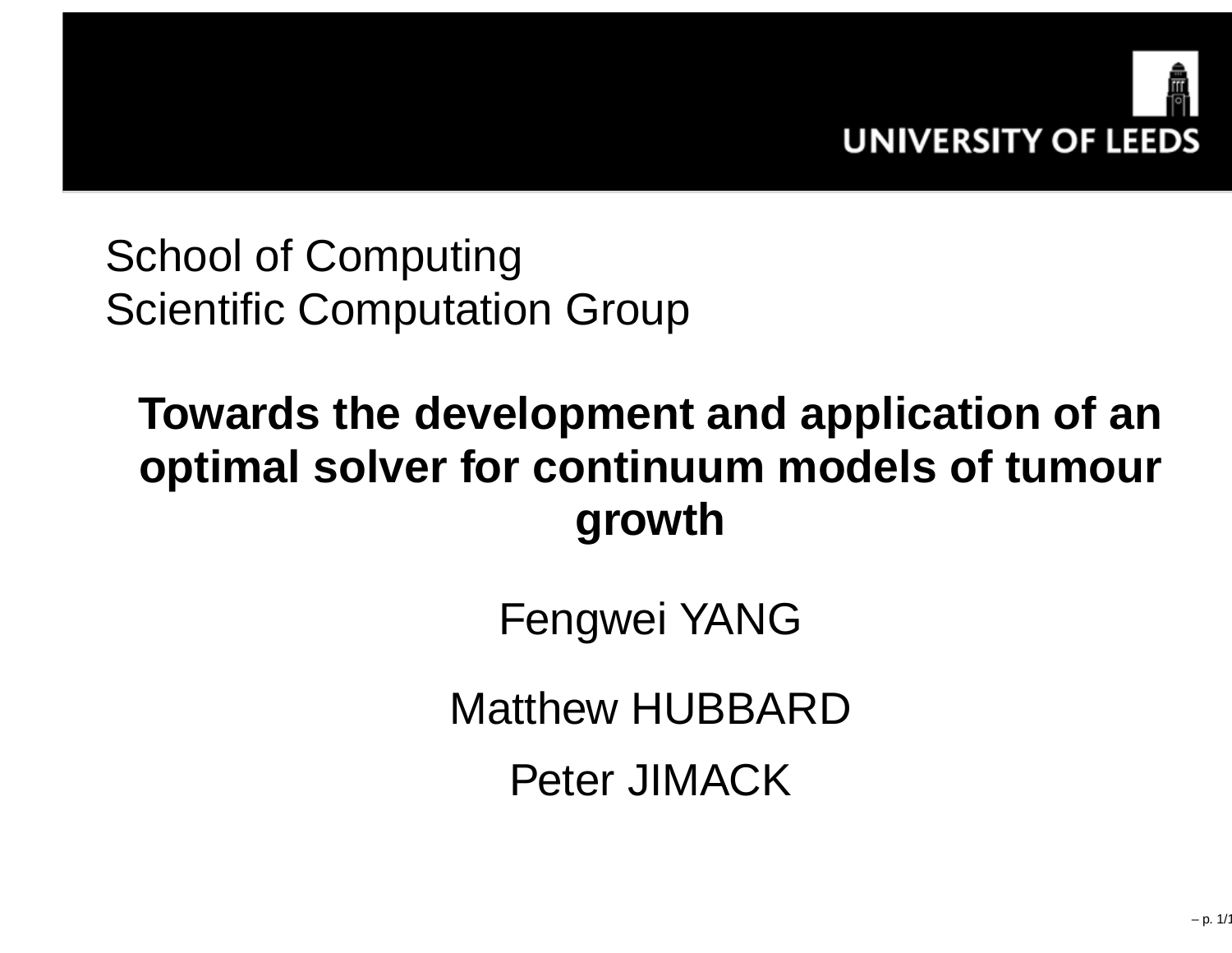



Ultimate goal is to solve complex non-linear parabolicsystems by applying:

- adaptive meshing,
- second order Backward Differentiation Formula(BDF) <sup>2</sup> temporal scheme,
- **Periodical multigrid method,**
- parallel technique.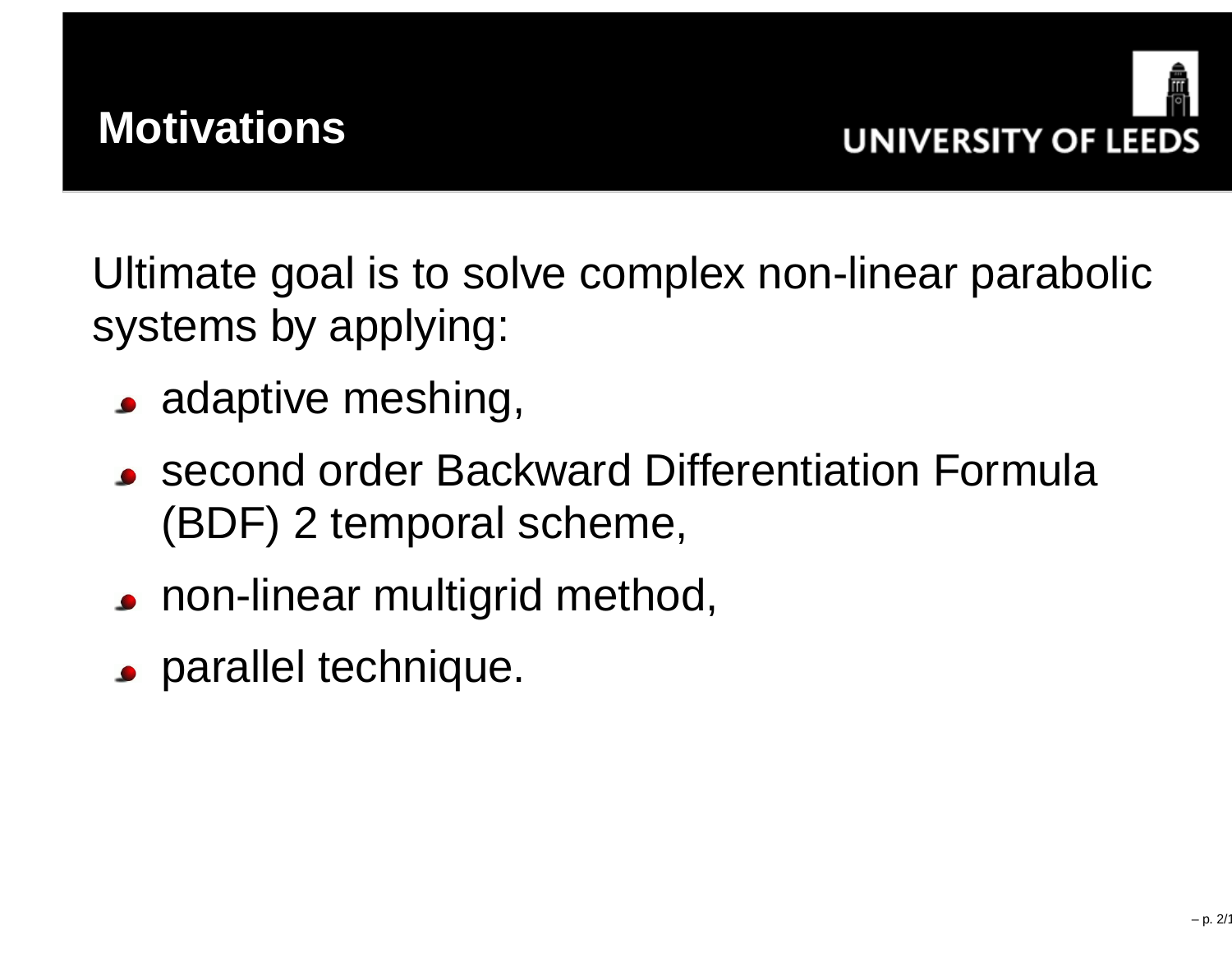



- Non-linear multigrid
- Cahn-Hilliard-Hele-Shaw (CHHS) system of equations
- **Improved solver for CHHS system of equations**
- Model of thin film flows
- Adaptive meshing on droplet
- Tumour model from S.M. Wise et al.
- Future plan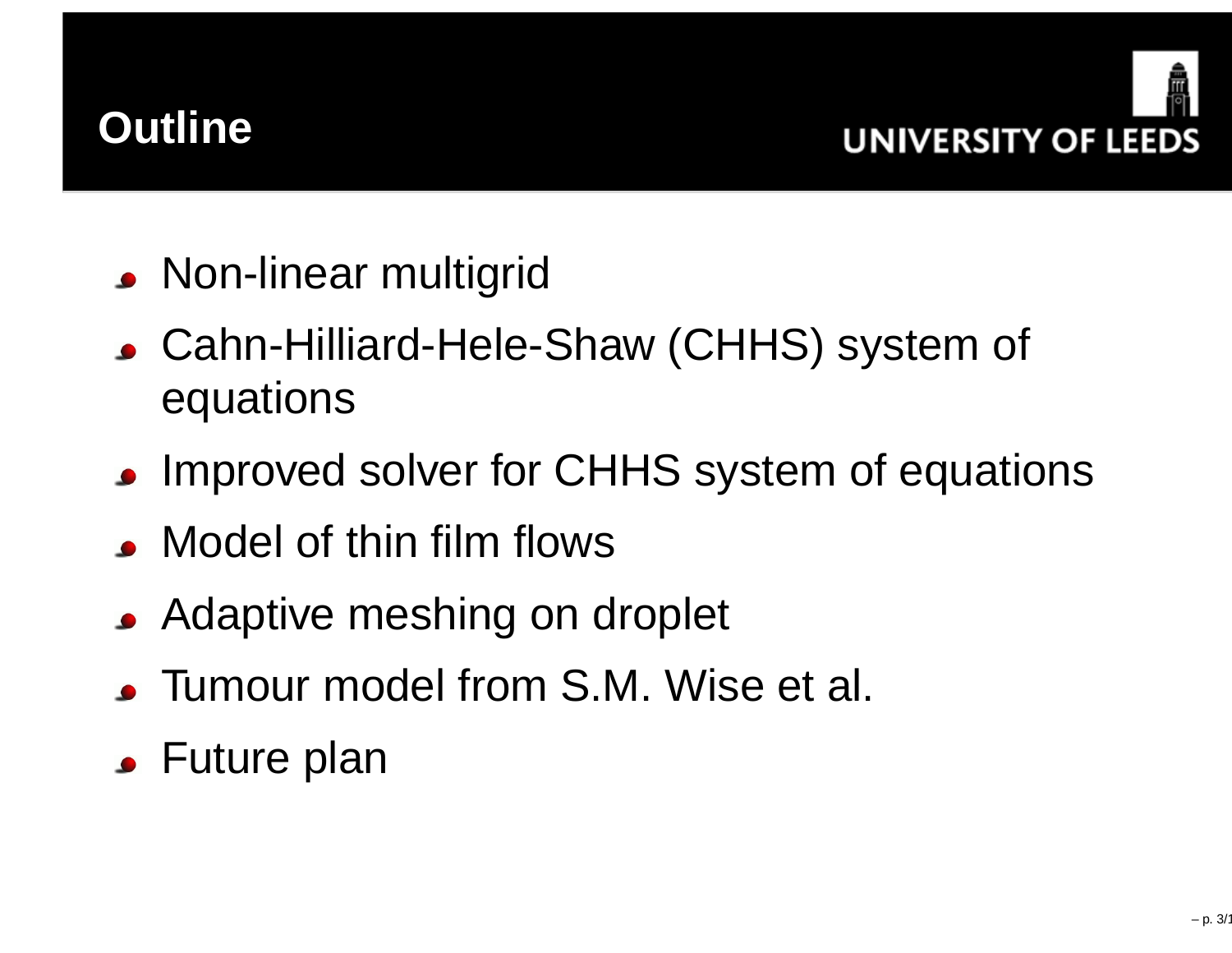

- Full Approximate Storage (FAS) scheme
- **•** for problem on fine grid:

$$
\centerdot A(\underline{u}^f) = \underline{b}^f
$$

$$
\centerdot r^f = \underline{b}^f - A(\underline{u}^*)
$$

for coarse grid correction:

$$
A(\underline{u}^c) = \underline{b}^c + [I_f^c \underline{r}^f - (\underline{b}^c - A(I_f^c \underline{u}^*))]
$$
  
 
$$
e^{\text{correction}} = u^c - u^*
$$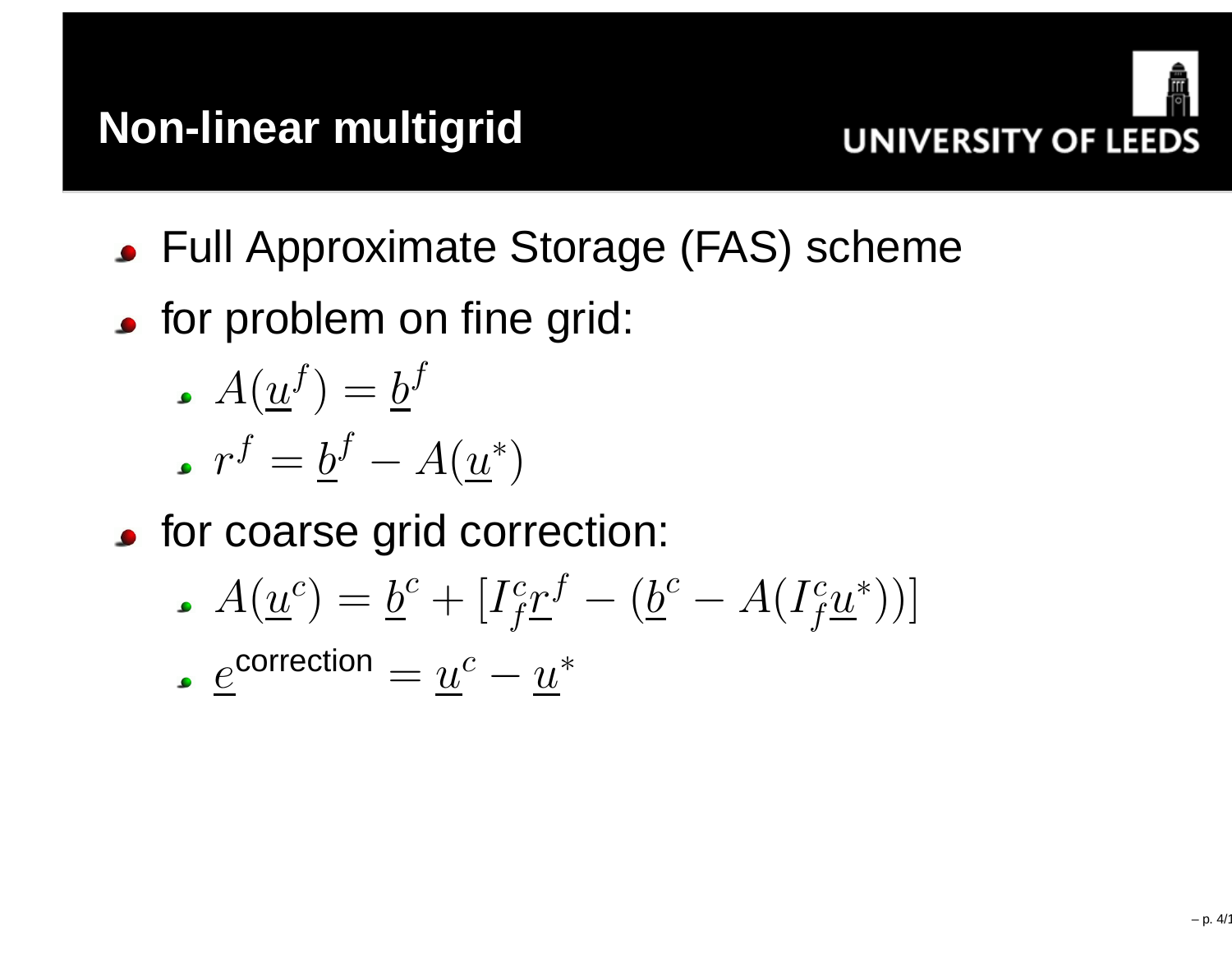

$$
\partial_t \phi = \Delta \mu - \nabla \cdot (\phi \mathbf{u})
$$
  

$$
\mathbf{u} = -\nabla p - \gamma \phi \nabla \mu
$$
  

$$
\nabla \cdot \mathbf{u} = 0
$$
  

$$
\mu = \phi^3 - \phi - \epsilon^2 \Delta \phi
$$

with Neumann boundary conditions:

$$
\partial_n \phi = 0 \quad \partial_n \mu = 0 \quad \partial_n p = 0 \text{ on } \partial \Omega
$$

S. M. Wise, J. Sci. Comput, 44: 38-68, 2010.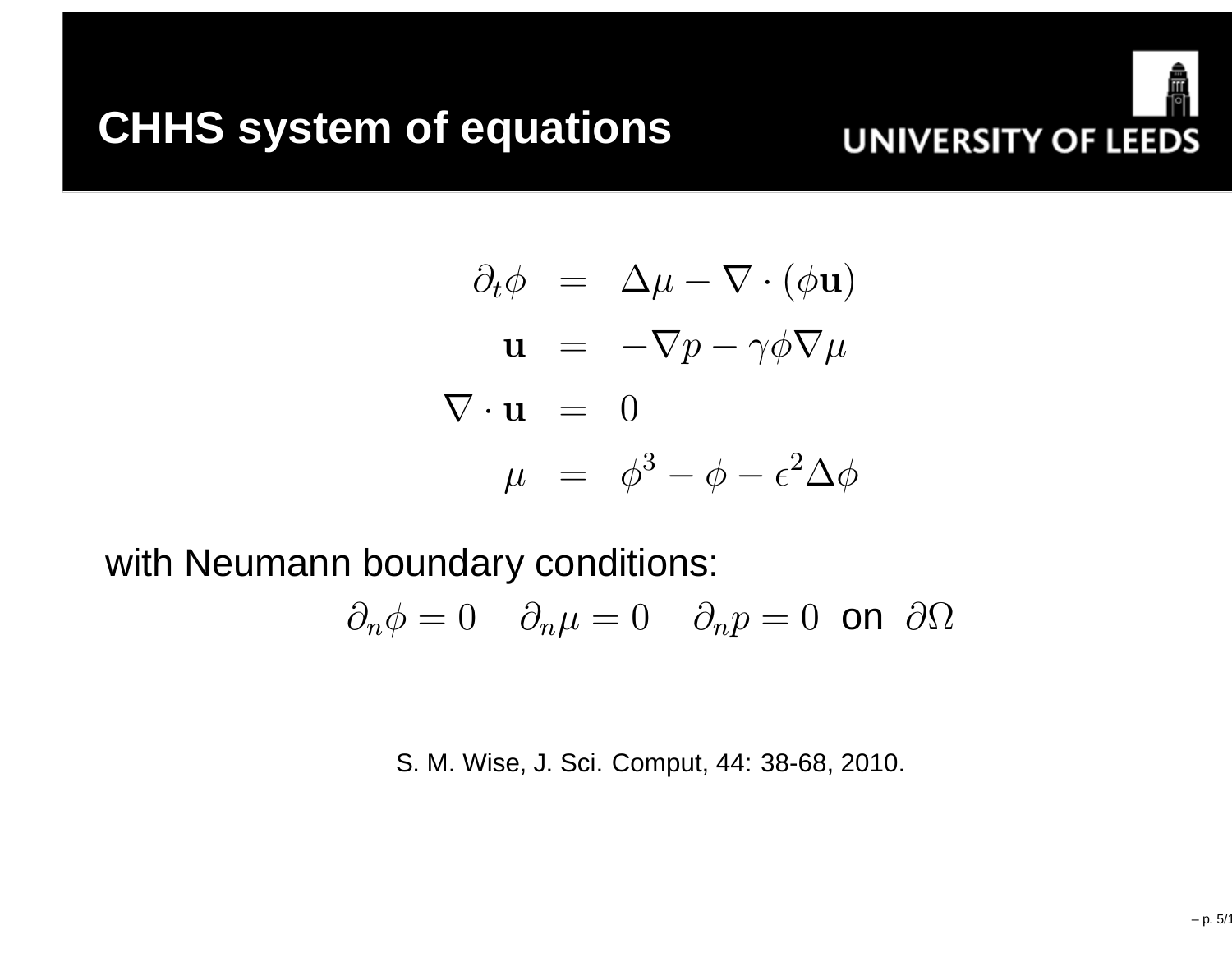



- Cell-centred  $2^{\mathsf{nd}}$  order finite difference method on rectangular grids
- PARAMESH library for mesh generation
- Fully implicit  $2^{nd}$  order discretization in time (BDF2)
- FAS multigrid at each time-step
- ${\sf Newton\text{-}block}\;3\times3$  Red-Black (weighted)<br>Cause Saidel amaather Gauss-Seidel smoother
- Full weighting restriction and multi-linearinterpolation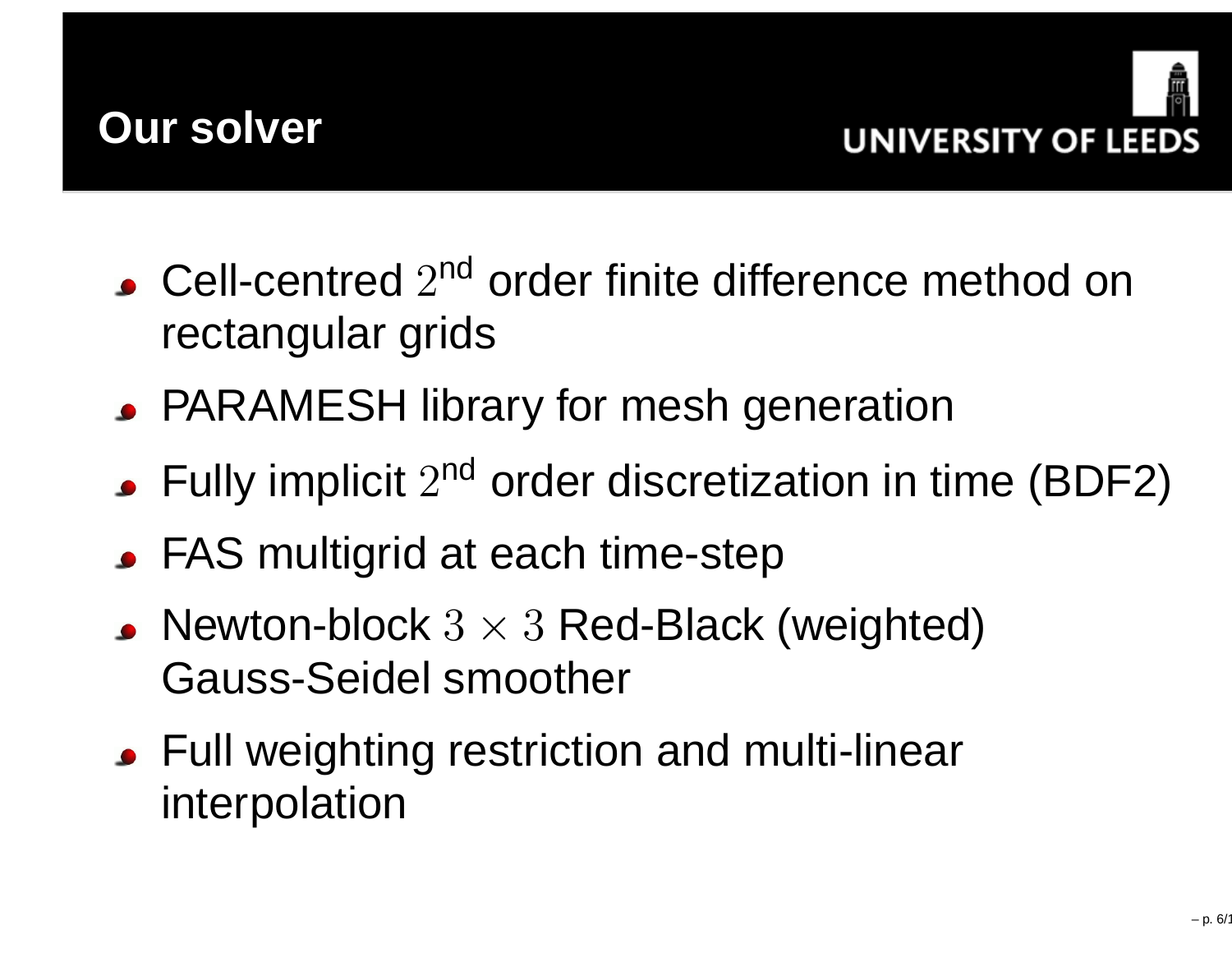

| Level          | degrees    | max No. V-cycle | max No. V-cycle    |  |
|----------------|------------|-----------------|--------------------|--|
| of grids       | of freedom | from our solver | from Wise's solver |  |
| 2              | 4096       |                 | 8                  |  |
| 3              | 16,384     | 9               | 9                  |  |
| $\overline{4}$ | 65,536     | 10              | 9                  |  |
| 5              | 262,144    | 10              | 10                 |  |
| 6              | 1,048,576  | 10              | 11                 |  |

Optimal multigrid performances from our BDF2solver and Wise's solver with semi-implicit scheme.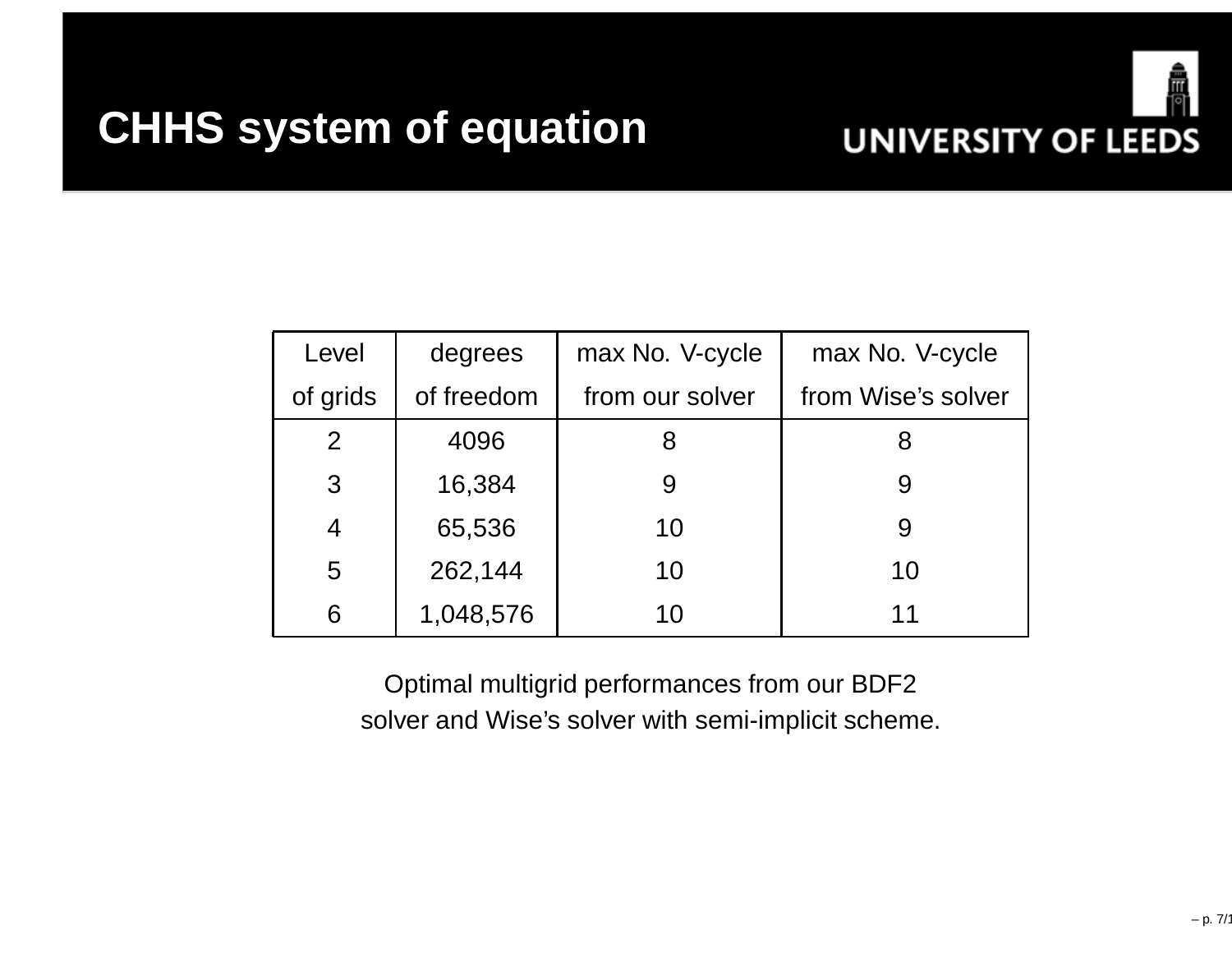### **CHHS system of equation**



| Level          | number        | $L_{\infty}$ error in $\phi$ | ratio | $L_{\infty}$ error in $\phi$ | ratio |
|----------------|---------------|------------------------------|-------|------------------------------|-------|
| of grids       | of time-steps | from our solver              |       | from Wise's solver           |       |
| 2              | 80            |                              |       |                              |       |
| 3              | 160           | 2.139E-003                   |       | 2.954E-002                   |       |
| $\overline{4}$ | 320           | 5.379E-004                   | 3.977 | 1.151E-002                   | 2.566 |
| 5              | 640           | 1.347E-004                   | 3.993 | 5.011E-003                   | 2.297 |
| 6              | 1280          | 3.370E-005                   | 3.997 | 2.333E-003                   | 2.148 |

Convergence tests from our BDF2 solverand Wise's solver with semi-implicit scheme.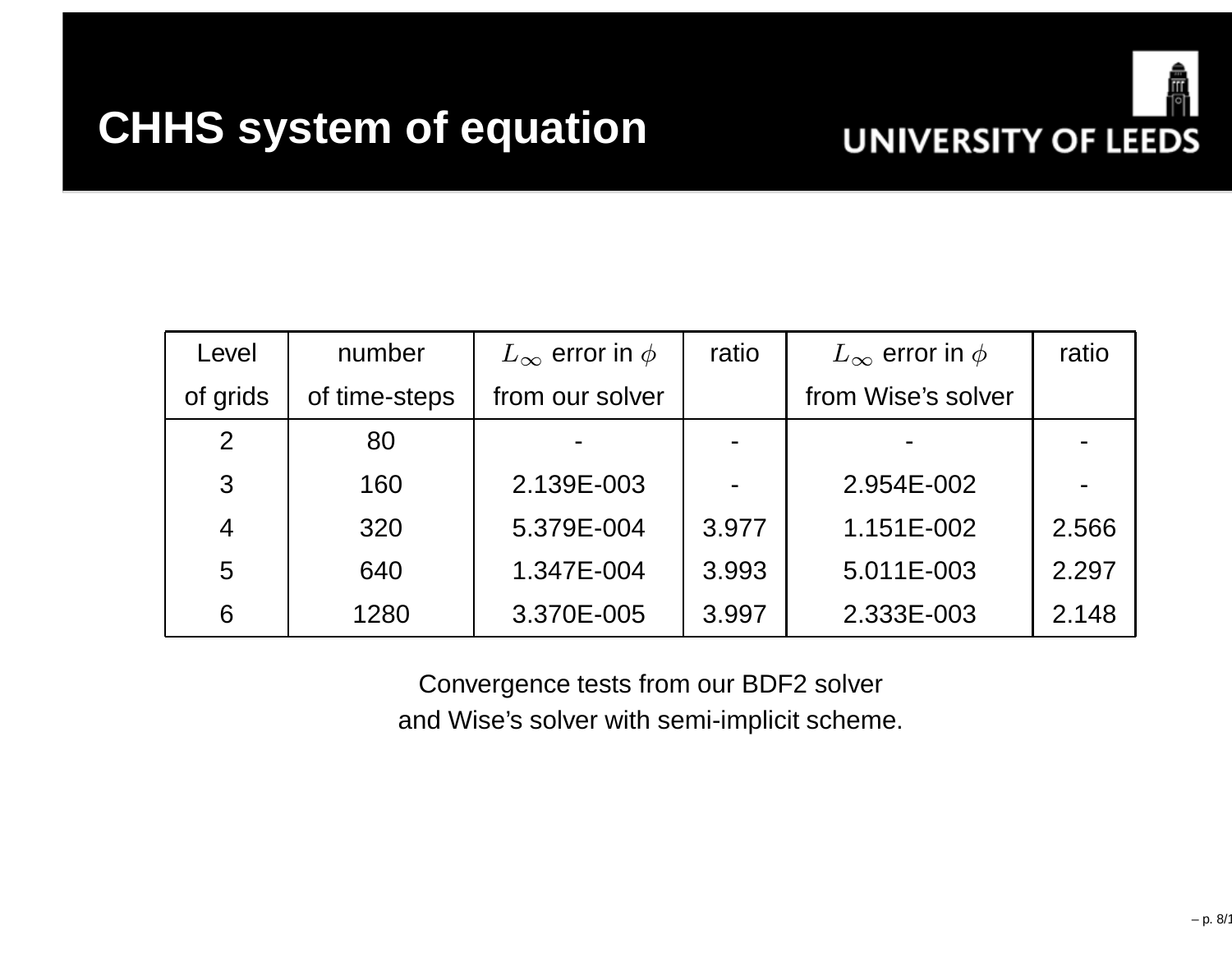

$$
\partial_t h = \nabla \cdot \left( \frac{h^3}{3} \nabla p \right)
$$

$$
p = -\Delta h - \Pi(h)
$$

 $\sim$ 

with Neumann boundary conditions:

$$
\partial_n h = 0 \quad \partial_n p = 0 \quad \text{on} \ \partial \Omega
$$

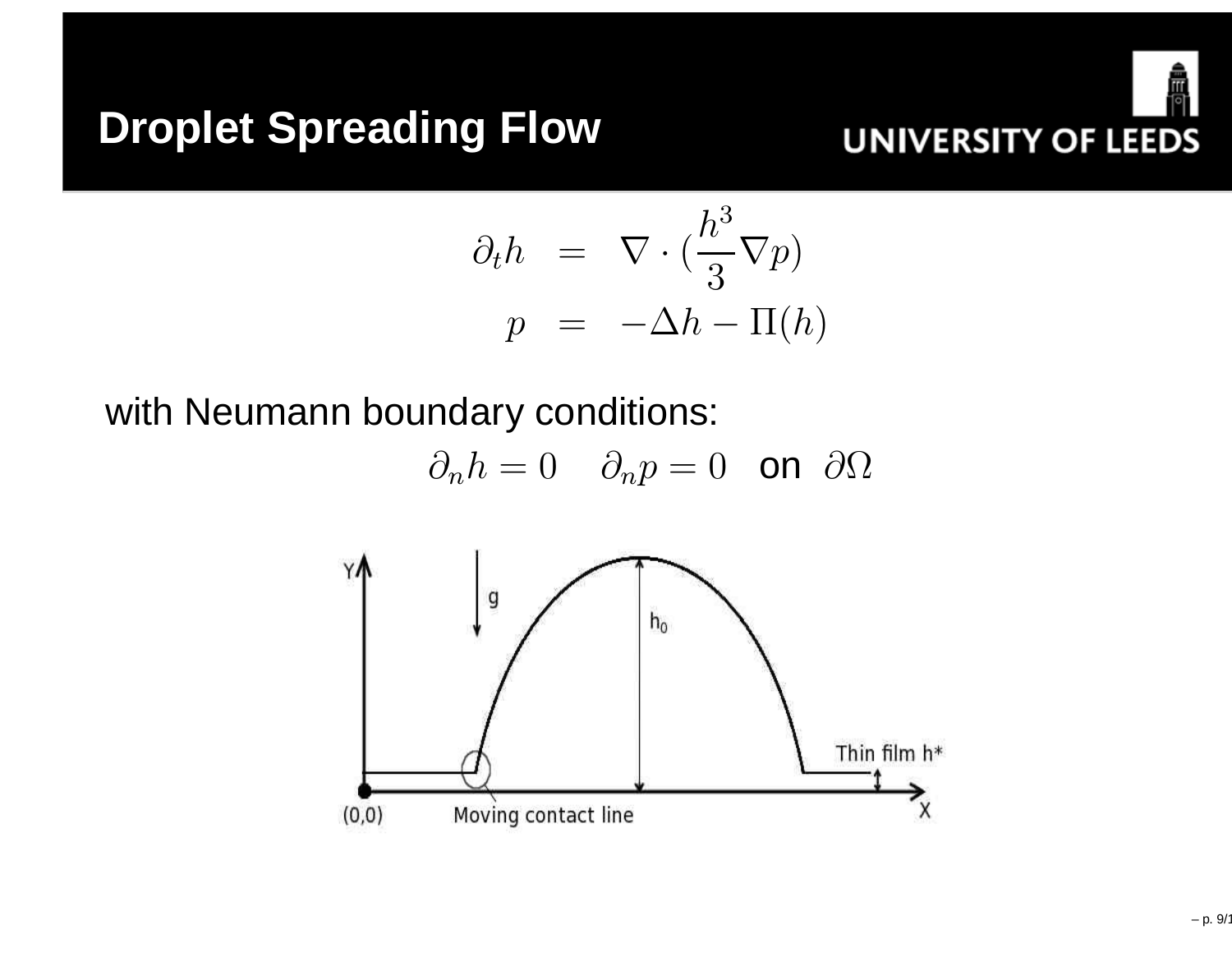



- Cell-centred  $2^{\mathsf{nd}}$  order finite difference method
- PARAMESH library for mesh generation andadaptivity
- Fully implicit  $2^{nd}$  order discretization in time (BDF2)
- MLAT variation of FAS multigrid at each time-step
- ${\sf Newton\text{-}block\ 2\times 2}$  Red-Black (weighted)<br>Cause Saidel emeather Gauss-Seidel smoother
- Full weighting restriction and multi-linearinterpolation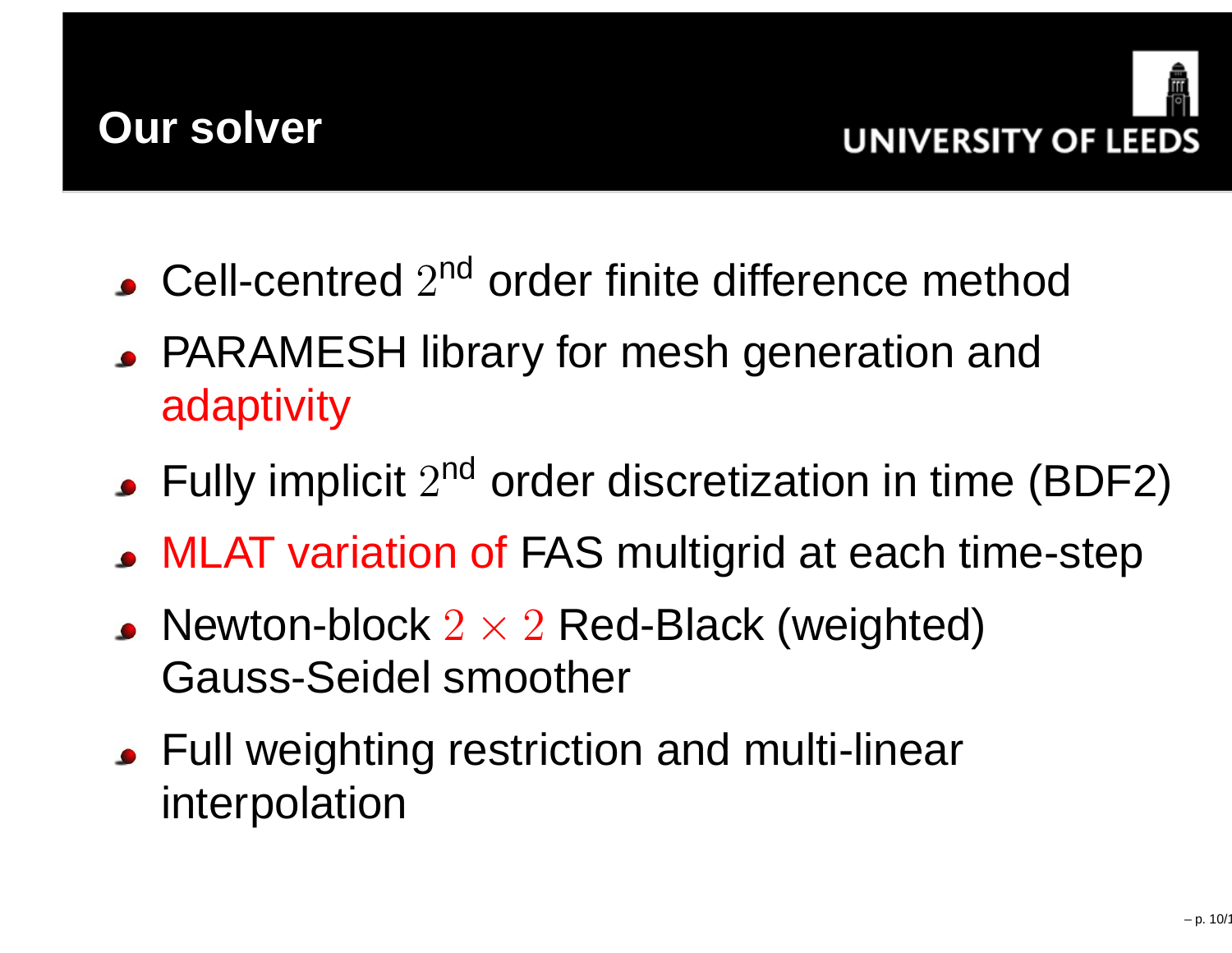



Changes of h from Gaskell et al. (2004)

Changes of h from our solver.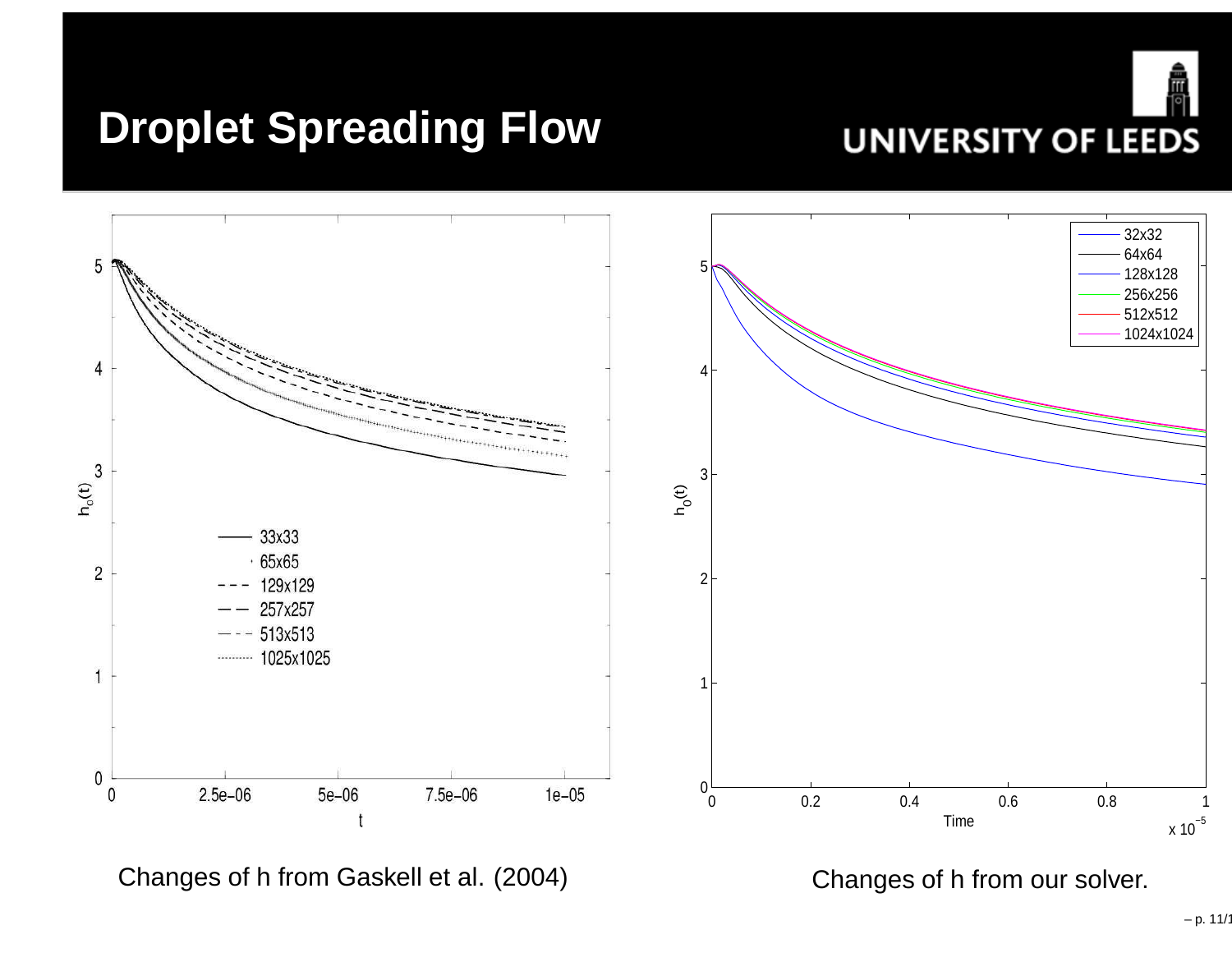



Optimal MG performance from Gaskell et al. (2004)

Optimal MG performance from our solver.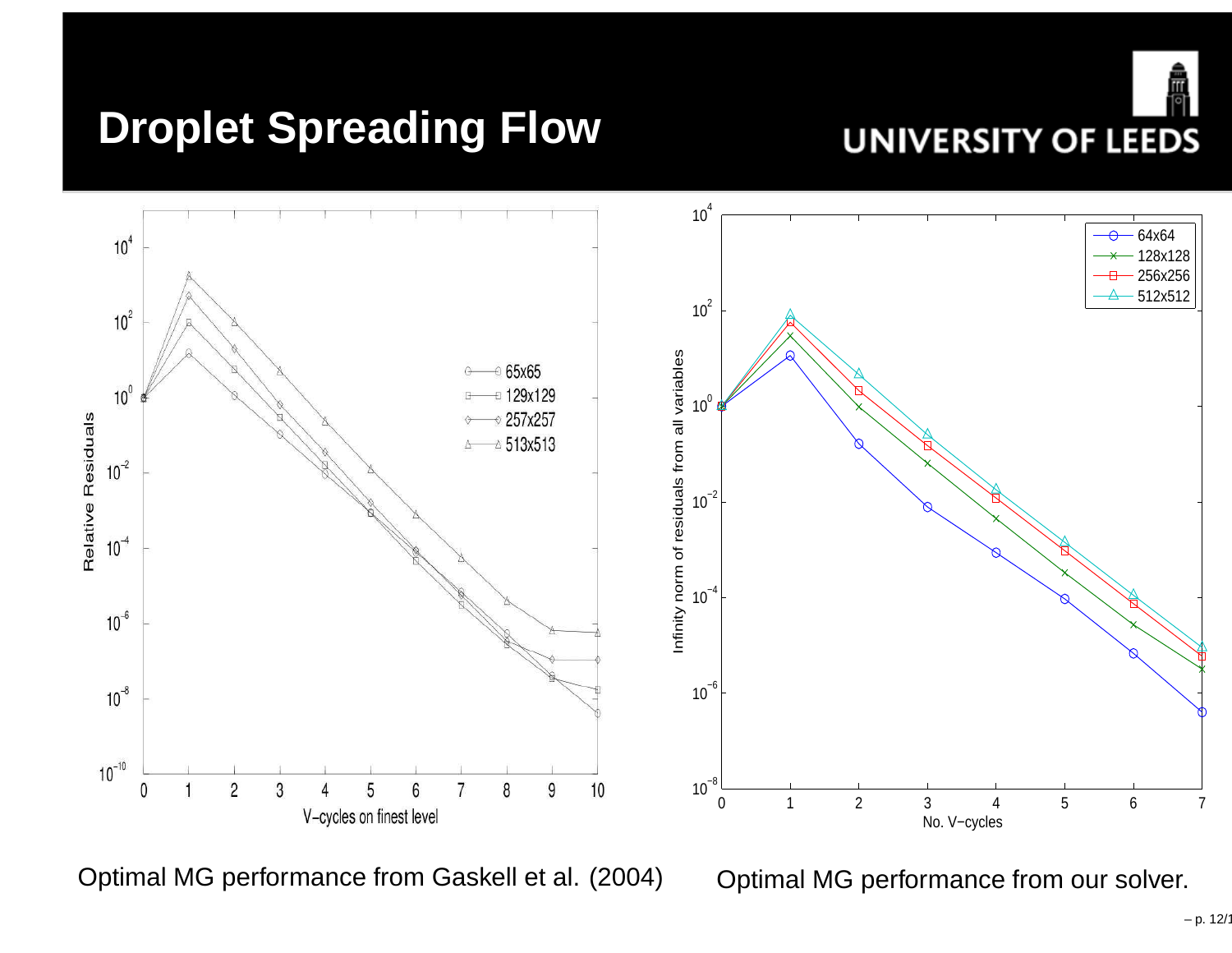



Adaptive meshing for initial condition of droplet.



 $t = 1 \cdot 10^{-5}$ .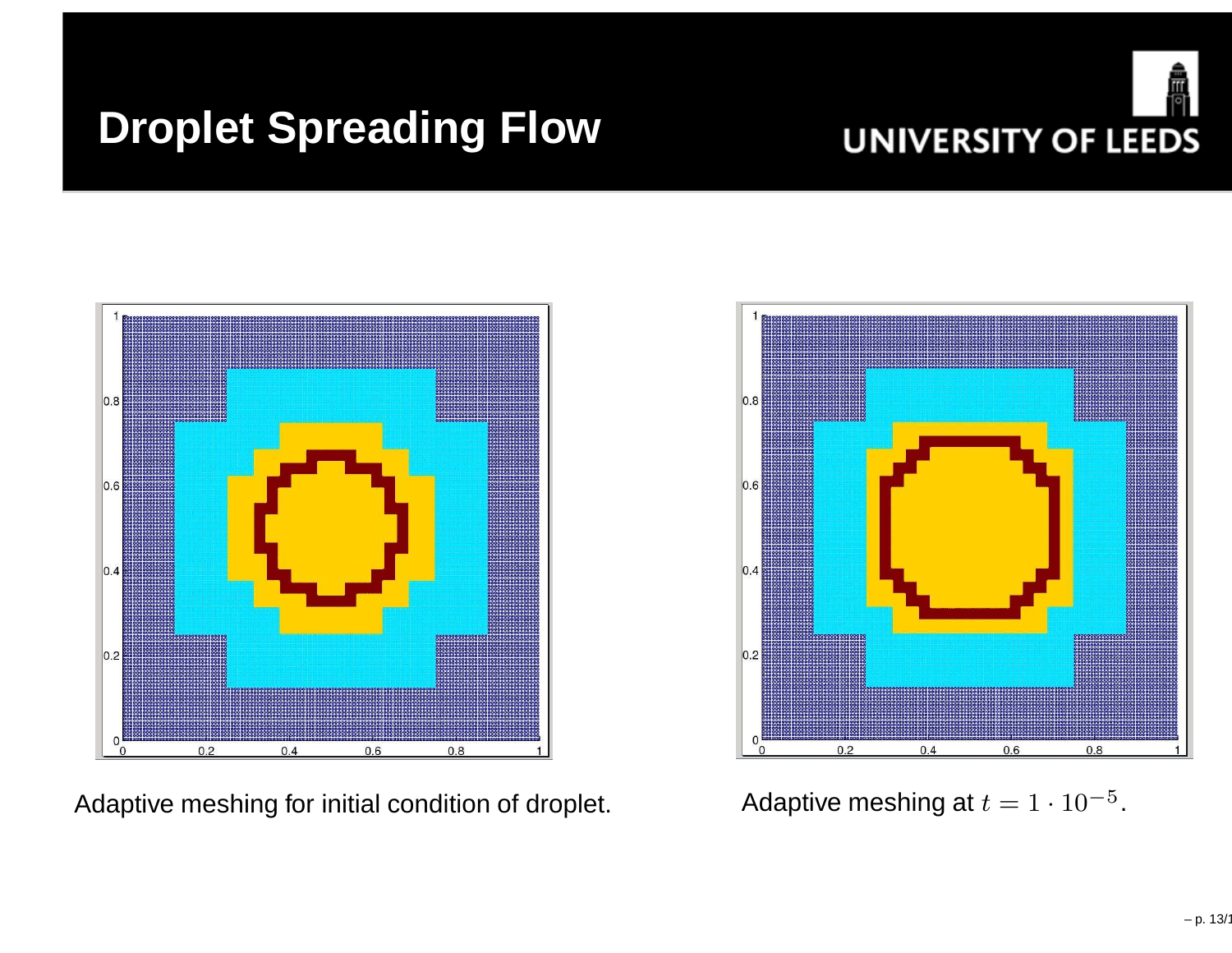



Heights of droplet  $\left(h_{0}(t)\right)$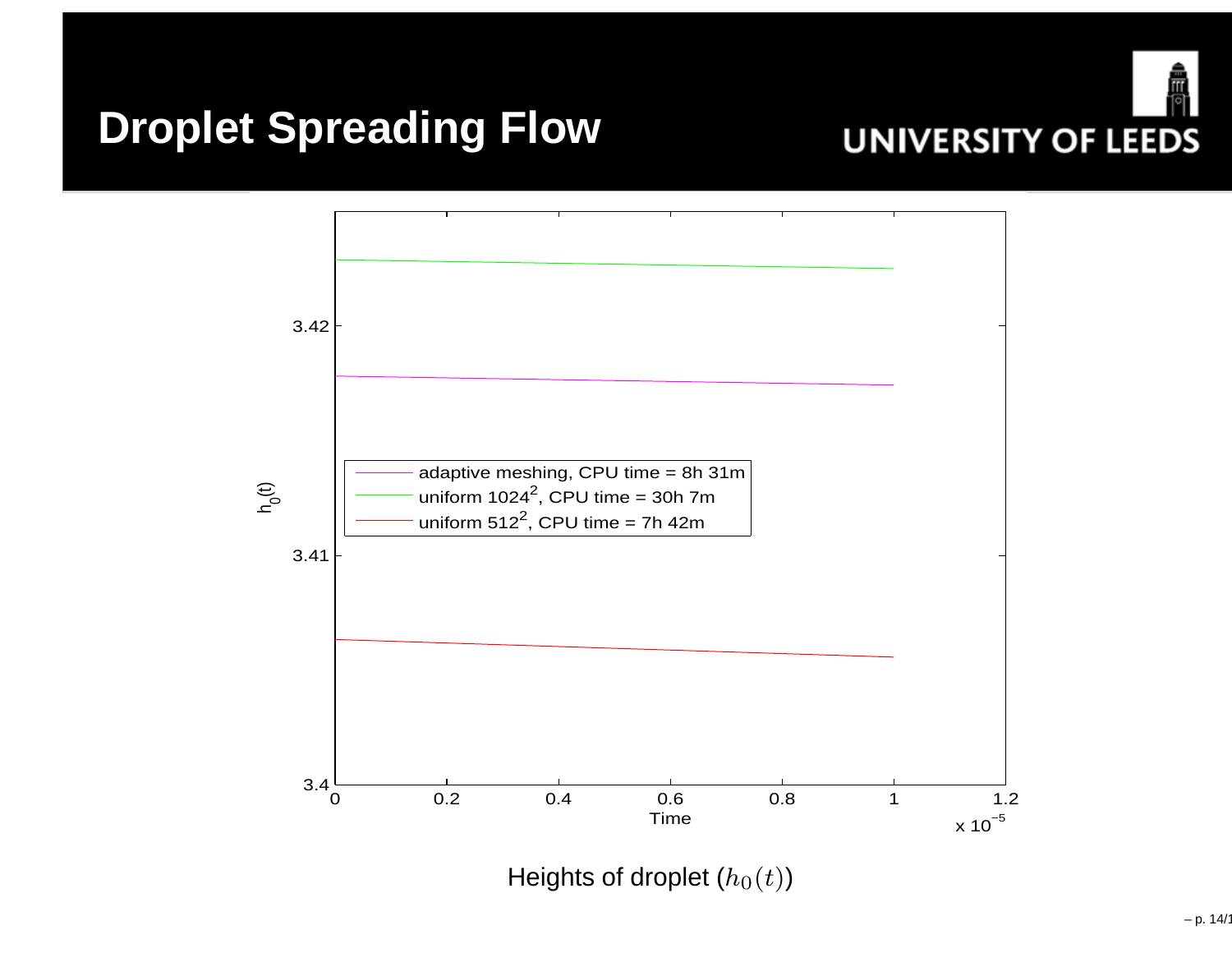

$$
\partial_t \phi_T = M \nabla \cdot (\phi_T \nabla \mu) + S_T(\phi_T, \phi_D, n) - \nabla \cdot (\mathbf{u}_S \phi_T)
$$
  
\n
$$
\mu = f'(\phi_T) - \epsilon^2 \Delta \phi_T
$$
  
\n
$$
\partial_t \phi_D = M \nabla \cdot (\phi_D \nabla \mu) + S_D(\phi_T, \phi_D, n) - \nabla \cdot (\mathbf{u}_S \phi_D)
$$
  
\n
$$
\mathbf{u}_S = -(\nabla p - \frac{\gamma}{\epsilon} \mu \nabla \phi_T)
$$
  
\n
$$
\nabla \cdot \mathbf{u}_S = S_T(\phi_T, \phi_D, n)
$$
  
\n
$$
0 = \Delta n + T_C(\phi_T, n) - n(\phi_T - \phi_D)
$$

with mixed boundary conditions:

$$
\mu = p = 0 \ \ n = 1 \ \underline{\varsigma} \cdot \nabla \phi_T = \underline{\varsigma} \cdot \nabla \phi_D = 0 \ \text{on} \ \partial \Omega,
$$

S. M. Wise, J. S. Lowengrub, V. Cristini,

Math. Comput. Modelling, 53: 1-20, 2011.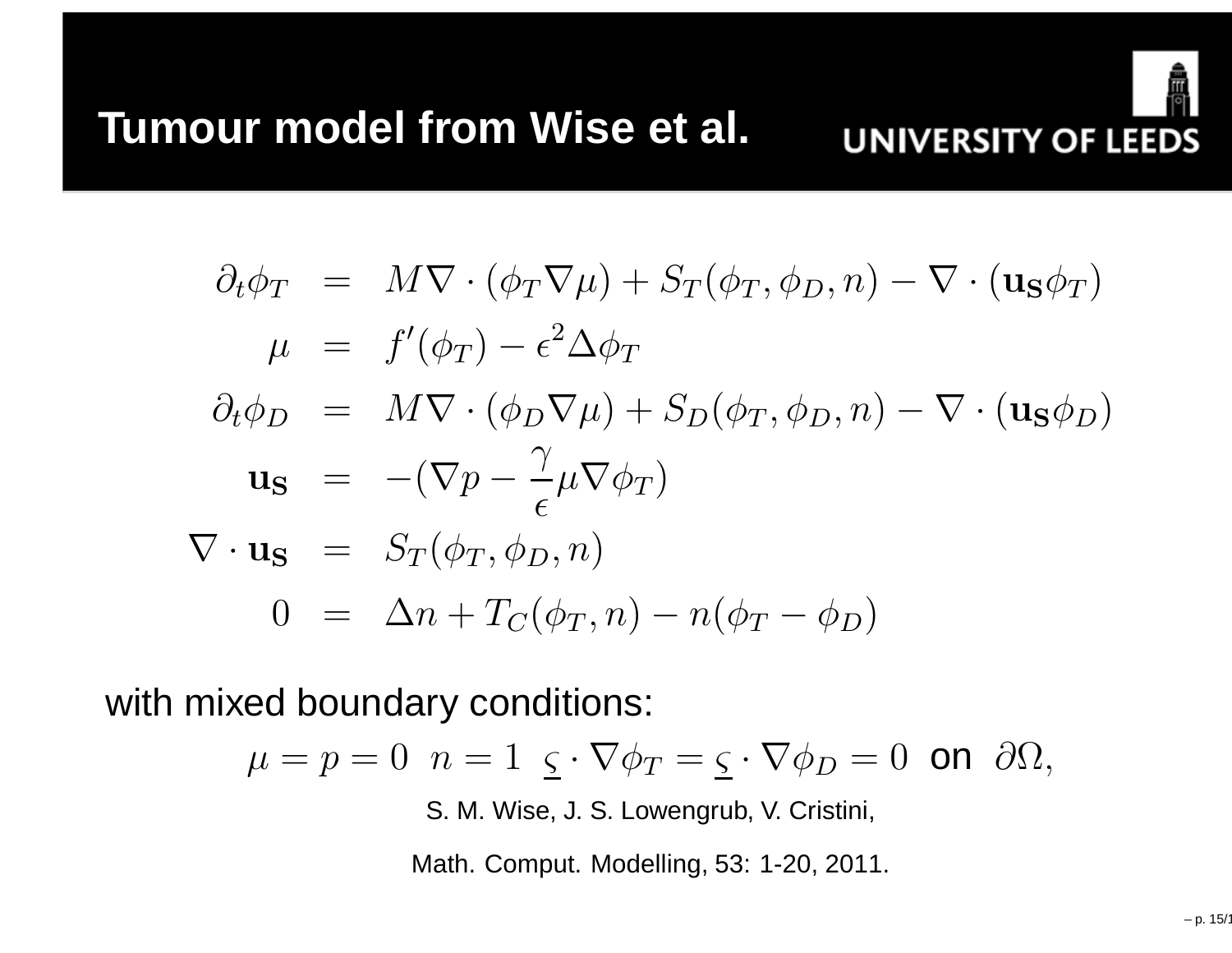

$$
\partial_t \phi_T = M \nabla \cdot (\phi_T \nabla \mu) + S_T(\phi_T, \phi_D, n) - \nabla \cdot (\mathbf{u}_S \phi_T)
$$
  
\n
$$
\mu = f'(\phi_T) - \epsilon^2 \Delta \phi_T
$$
  
\n
$$
\partial_t \phi_D = M \nabla \cdot (\phi_D \nabla \mu) + S_D(\phi_T, \phi_D, n) - \nabla \cdot (\mathbf{u}_S \phi_D)
$$
  
\n
$$
[\mathbf{u}_S = -(\nabla p - \frac{\gamma}{\epsilon} \mu \nabla \phi_T)]
$$
  
\n
$$
-\Delta p = S_T(\phi_T, \phi_D, n) - \nabla \cdot (\frac{\gamma}{\epsilon} \mu \nabla \phi_T)
$$
  
\n
$$
0 = \Delta n + T_C(\phi_T, n) - n(\phi_T - \phi_D)
$$

with mixed boundary conditions:

$$
\mu = p = 0 \ \ n = 1 \ \ \underline{\varsigma} \cdot \nabla \phi_T = \underline{\varsigma} \cdot \nabla \phi_D = 0 \ \ \text{on} \ \ \partial \Omega,
$$

S. M. Wise, J. S. Lowengrub, V. Cristini.

Math. Comput. Modelling, 53: 1-20, 2011.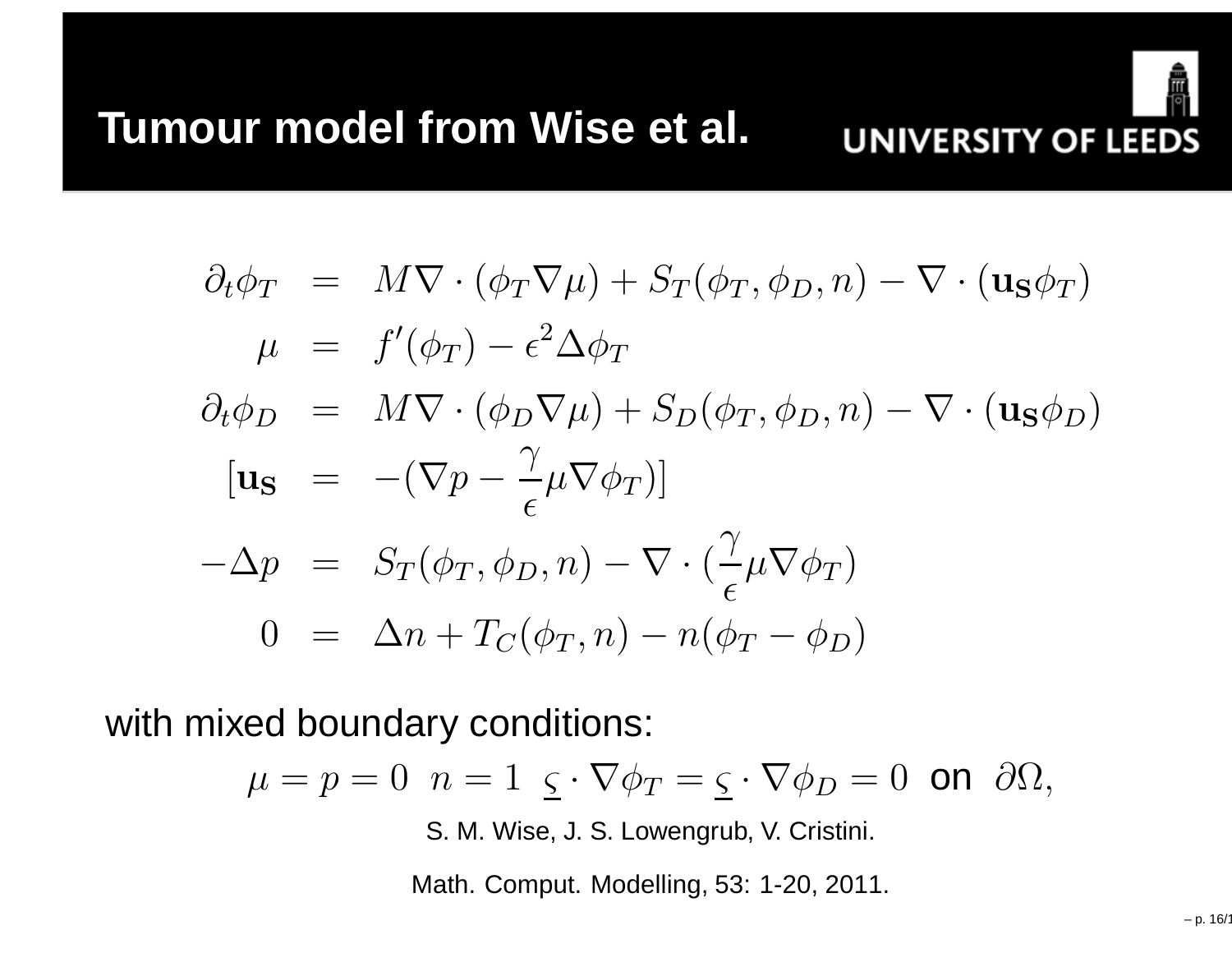

### **Tumour model from Wise et al.**



Optimal multigrid convergence on tumour model.